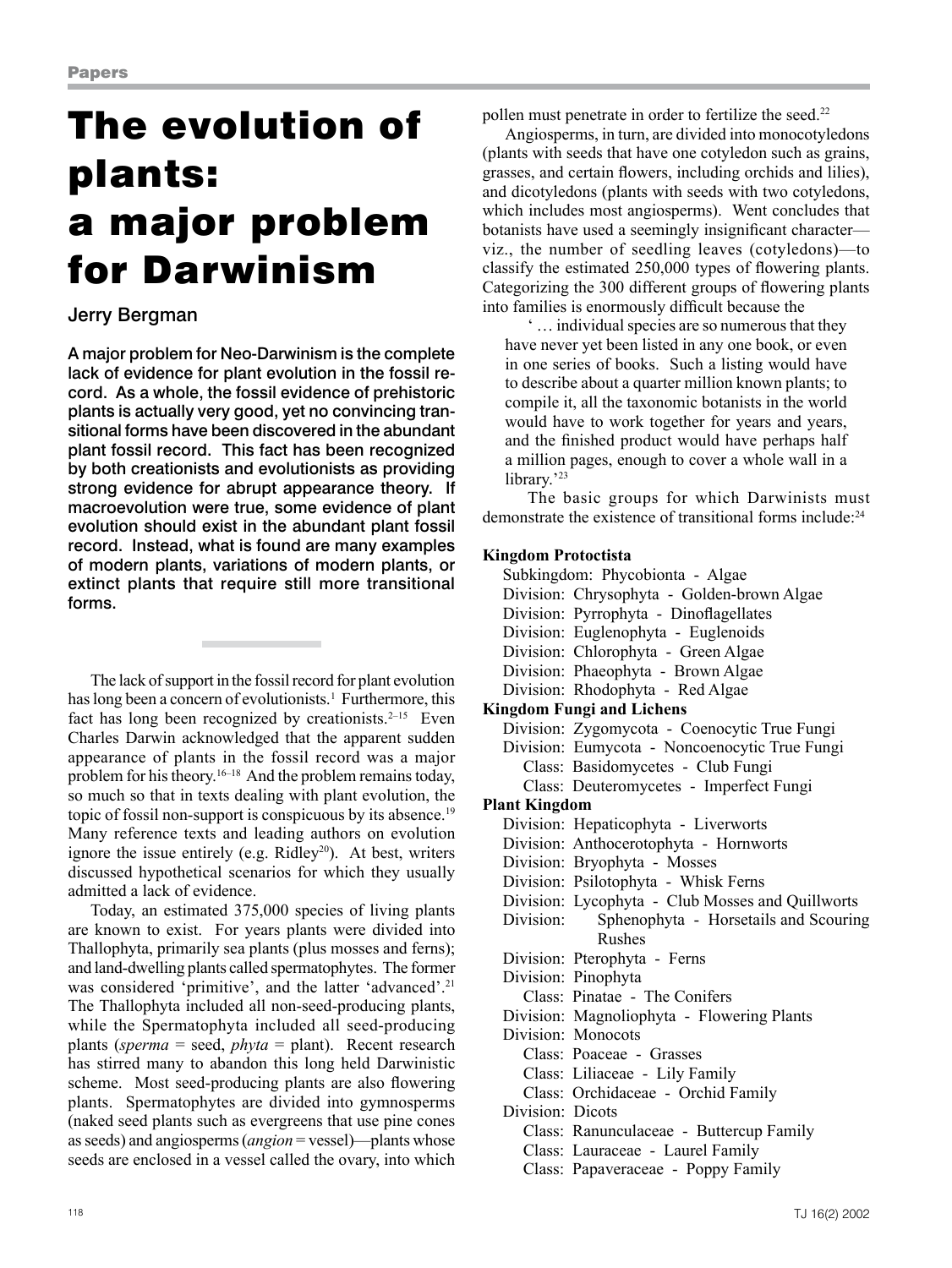Class: Brassicaceae - Mustard Family Class: Rosaceae - Rose Family Class: Fabaceae - Legume Family Class: Euphorbiaceae - Spurge Family Class: Cactaceae - Cactus Family Class: Lamiaceae - Mint Family Class: Solanaceae - Nightshade Family Class: Apiaceae - Carrot Family Class: Cucurbitaceae - Pumpkin Family Class: Asteraceae - Sunflower Family

## The evidence for plant evolution

What is the evidence that plants evolved from some simple one celled organism? Harold C. Bold and his coauthors at the University of Texas concluded that

' … after carefully weighing the currently available evidence of comparative morphology, cytology, biochemistry, and fossil record, are *at present* unwilling to amalgamate any two or more of the 19 divisions in which they have tentatively classified the organisms of the plant kingdom. When and if additional relevant data become available, such amalgamations will undoubtedly be required, but at this time *there are no known living or fossil forms that unequivocally link any two of the proposed divi*sions' [emphasis added].<sup>25</sup>

Evidence for the origin of *almost all plant divisions and classes* listed above is totally lacking, and little evidence exists as to the origin of *any* land plants, in spite of an enormously large plant fossil record. Most reference books on fossils include hundreds of excellent plant fossil examples (see, for example, Pinna<sup>26</sup>), yet the fossil record reveals no clear evidence for evolution. We have so many fossils that we can conclude confidently that plants have changed little 'over millions of years' and that

' … the rootless, seedless plants ... offer fascinating clues to the structure and nature of ancient and extinct forms. The leafless whisk fern is a direct descendant of some of the first plants to develop woody supporting tissue and an internal plumbing system. The liverwort, whose ancestors lived at the same time as those of the whisk fern, failed to evolve such tissue, and as a result never grows more than an inch or two tall.'27

Given about 375,000 kinds of plants, and an average of 'only' 1,000 transitional forms for each one (most likely many more would be necessary), then *375 million* transitional forms would be required. *Not one clear example has ever been found in the abundant plant fossil record.* And yet, the 'only direct evidence' of evolution is 'provided by the fossil record'.<sup>28</sup> The important survey of the entire fossil record by Donovan and Paul ignored plants, except to note that phosphatized soft tissues have been found in plants<sup>29</sup> and that fossil plants are favored by reducing-atmosphere environments once commonly postulated to exist on the early Earth.<sup>30</sup> The history of plant life is dominated at all levels by the

' … stability of many species over millions of years. Some blue-green algae appear to be the same as those that lived over a billion years ago; there are species of horsetails apparently identical to plants living in the great coal swamps of the Carboniferous some 130 million years ago; and the beautiful, broad-leaved gymnosperm, the ginkgo, has remained unchanged since the Cretaceous. In the case of these old species, it appears that the particular environments to which they are adapted have shrunk in extent and area through time, while the organisms have continuously remained in a stable equilibrium with their environments.<sup>'31</sup>

Because of this lack of evidence, most texts ignore the problems of plant evolution or try to rationalize them. One argument is to conclude that evidence for evolution is not found in the fossil record because most plants were so well adapted that little change was required. For example, Went noted:

'The earliest seed plants that have survived to the present day are conifers, the members of the pine and spruce family. They are so well adapted to life on earth that in the 300 million years of their existence, there has been relatively little evolutionary change in them. They are among the most successful plants in the world. Pine, spruce and fir populate about a third of all existing forest areas. Where the living is difficult for other plants ... conifers are usually the last outpost trees. Among the living higher plants, the one with the oldest fossil record, the maidenhair tree, or *Ginkgo*, is related to the conifers.'32

The botany text now used at the college where I teach includes only a general chapter on evolution, which almost totally ignores plant evolution, as does the remainder of the book. Often it is only speculation that is presented in the sections on plant evolution, such as the statement that

' … progymnosperms and Paleozoic ferns *may have* evolved from the more ancient trimerophytes … *another possibility* is that ferns evolved from the progymnosperms … *nor is it certain* from which group(s) of progymnosperms the gymnosperms evolved' [emphasis mine].<sup>33</sup>

#### The plant phyletic tree

Evolutionists have found it more difficult to develop plant phyletic trees (compared to animal phyletic trees) for several reasons. In the past decade alone, at least 15 phyletic trees of flowering plant lineages have been published.34 One of the problems includes the difficulty of developing a natural classification scheme which arranges:

' … plants according to degrees of primitiveness or advancedness … [requires] determining those features that are primitive or advanced. As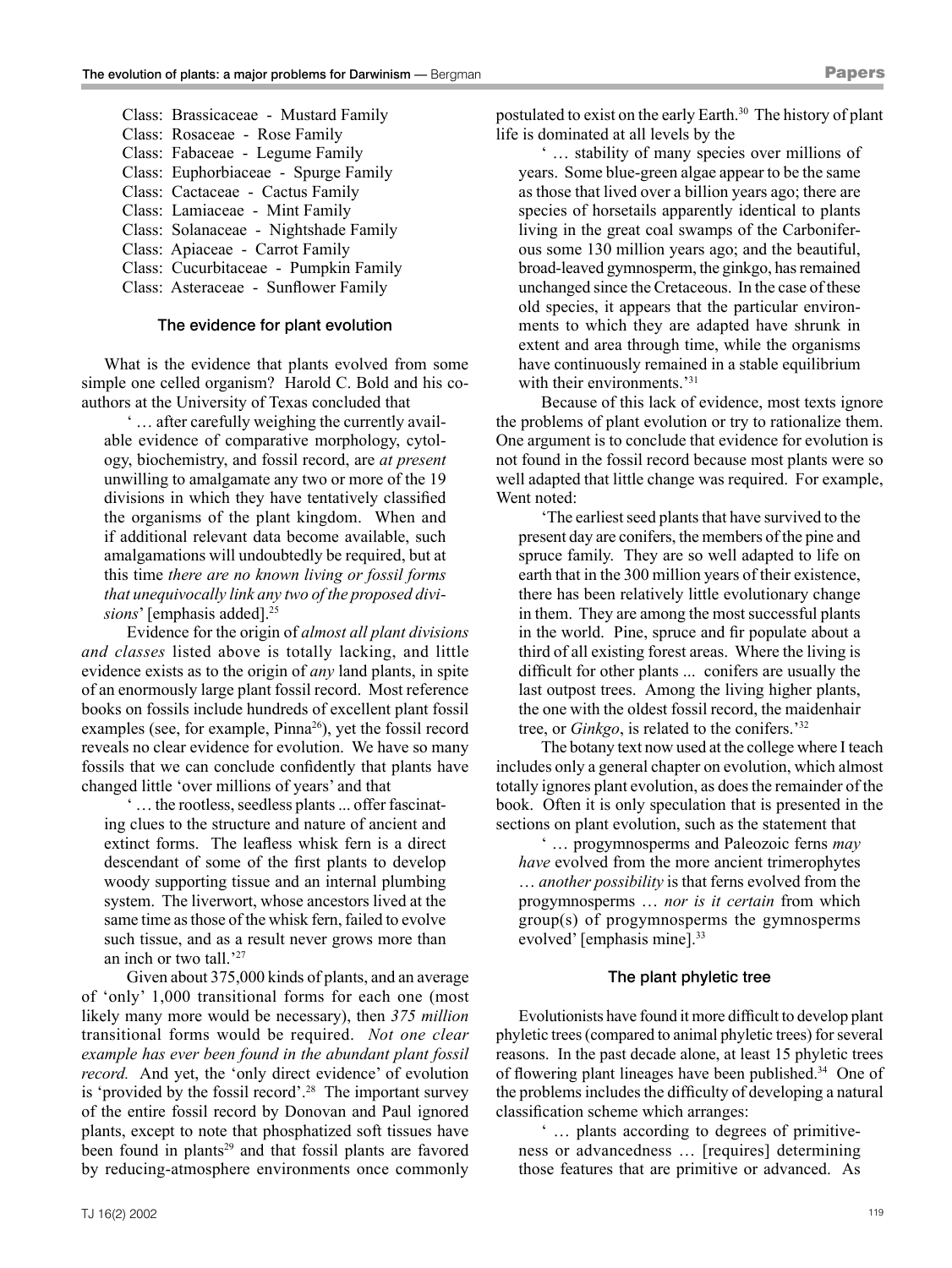we shall see, it is not easy to decide, and in many cases, because evidence is totally lacking, it is impossible to decide. One then has the alternative of either being content with an incomplete system or deciding arbitrarily about the importance of certain characters. Virtually no one is content with an incomplete system; thus arbitrary decisions are inevitably made. As soon as an arbitrary decision enters into a classification scheme, the system becomes to that degree artificial.'<sup>35</sup>

As is apparent in the following quote, evolutionists are forced to use the existing fossil record, along with known plants, to speculate on what might have evolved from what.

'It is now generally agreed that the angiosperms evolved from some primitive gymnosperm, probably a shrub. No likely candidates are known from the Cretaceous period, but there are a number of gymnosperms represented earlier in the Mesozoic and Paleozoic eras that display certain combinations of angiosperm-like traits. This in itself suggests an earlier origin for the angiosperms than can be documented from the fossil record.'36

#### The evidence for the evolution of plants

The fossil record shows stasis and extinction, while evidence for evolution of *all* of the major plant groups is totally lacking. Cronquist concluded that 'the origin of angiosperms was an abominable mystery to Charles Darwin, and it remains scarcely less so to modern students of evolution'.37 This problem prompted Briggs and Walters to conclude that the fossil evidence for evolution is more in harmony with the Biblical

account of Creation and shows primarily variation within kinds, a change called 'microevolution'.38

'Since 1859 … with the publication of *On the Origin of Species*, all such studies have been made in the light of Darwin's profound generalisation of evolution by natural selection. Even though this theory has not always been accepted, it has had a tremendous impact on all fields of biology. Nowadays, the fact of evolution is taken for granted, in part because of the wealth of evidence assembled by Darwin and other scientists. There is often at the same time an uncritical acceptance of the theory—a tendency to say "it must be true, for it is in all the books". Implicit in Darwin's ideas is the assumption that evolution is still taking place. Thus in this book we shall not only look at the problems of species and patterns of variation but also the evidence for evolution, particularly experimental evidence



*The Wollemi Pine was discovered in 1994 near Sydney, Australia. The Wollemi Pine is just one of many 'living fossils' which were thought to have become extinct 'millions of years ago', yet are discovered alive today, essentially unchanged despite all that 'evolutionary time'.*

for evolution on a small scale, often called "microevolution".<sup>'39</sup>

Jensen and Salisbury admit that they believe evolution is true; thus, there *must* have existed some

' … common ancestry for present-day plants. Yet the record has been written on the winds of millions of years, and only the survivors and a few buried, incomplete, transformed remains are left to outline the great epic of plant evolution. Into the gaps man can throw only his imagination and ingenuity.'40

Not only does a lack of evidence for plant evolution exist, but it is difficult to even construct mental pictures of how it *could* have occurred. This is why Duddington concluded that the 'carnivorous plants are a remarkable … group that defeats the imagination when one speculates on how they have evolved'.<sup>41</sup> Botanists have speculated that plant evolution must have occurred in seven major steps, which may be summarized as follows: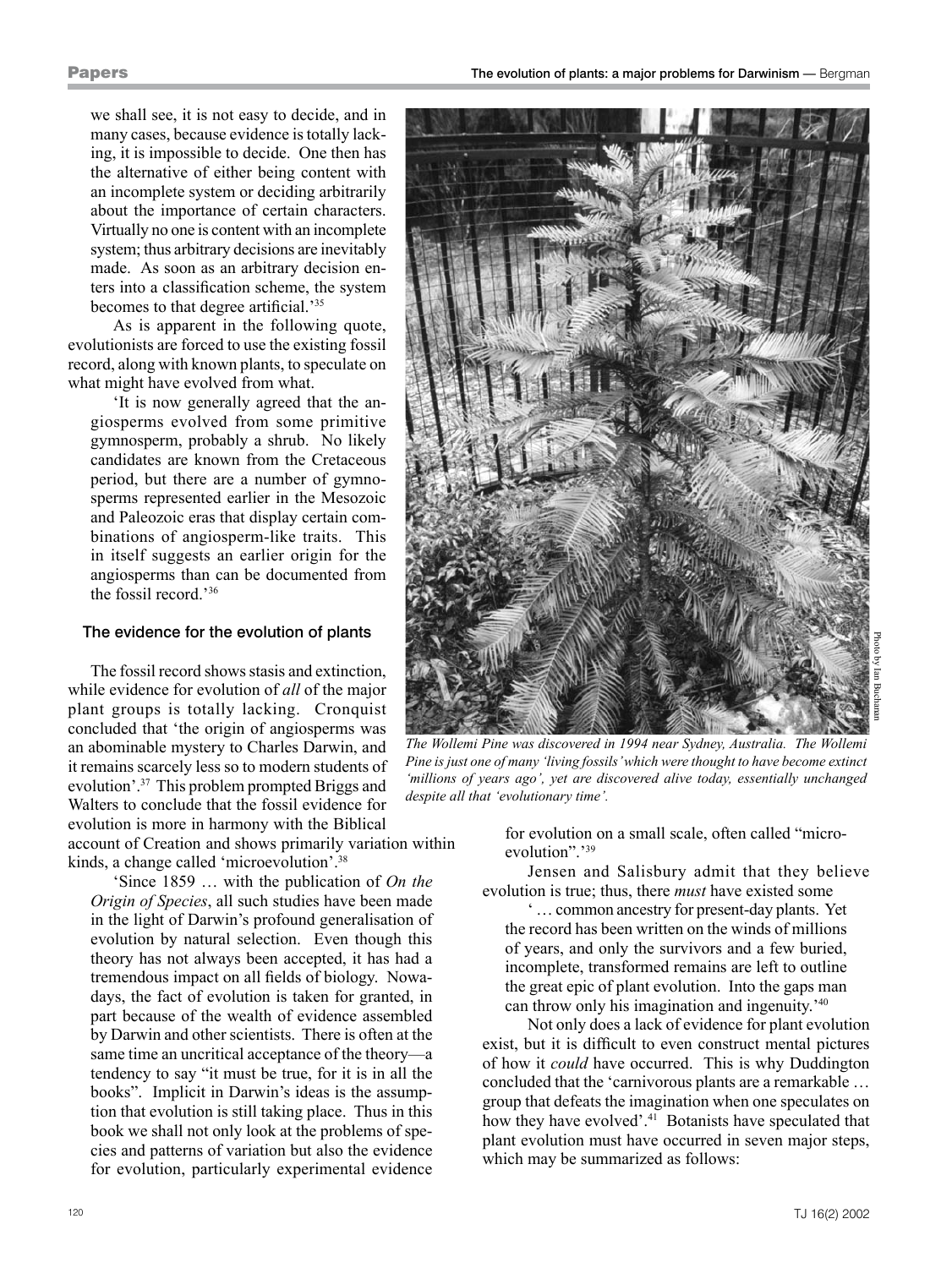- Archaic bacteria evolved during the Precambrian and were the first organized living things to have appeared more than 2 billion years ago.
- 'Uralgae' are Precambrian plants that supposedly were the first oxygen-producing plants. They are assumed to have evolved about 2 billion years ago.
- Chlorophyta were Cambrian plants that are alleged to have evolved 600 million years ago as the first organized chloroplasts.
- Psilophyta were the first true stemmed plants that allegedly evolved 420 million years ago during the Silurian.
- Filicophyta were the first plants with true leaves that supposedly evolved during the Devonian, 390 million years ago.
- Gymnospermae are said to have evolved during the Carboniferous era, 345 million years ago, and were the first true seed plants.
- Angiospermae allegedly evolved during the Cretaceous, 135 million years ago, and were the first true flowering plants.

Because no evidence exists in the fossil record to bridge any of these seven steps, Darwinists acknowledge that

' … no one is able to say with certainty how the seven groups are related to each other. But paleobotanists assume that as a group branched out it produced at least one offshoot with enough genetic plasticity to make the next great advance. While a new group was forming, the old group continued to evolve, gradually losing its potential for major evolutionary change as its various members became increasingly specialized.'42

Often the assumption is made that the problem in tracing plant evolution is the fact that the fossil record is 'too fragmentary' or inadequate to show evidence of evolution—a claim often repeated by evolutionists and creationists alike (for example, see Futuyma<sup>28</sup>). A more accurate assessment of the situation is that the fossil record is abundant, but shows clear evidence for stasis rather than for algae-to-angiosperm evolution. Additional fossil finds only show more examples of known types of either modern or ancient life or, occasionally, new examples of ancient life that (for evolution to be true) require even more transitional fossil forms.

# The fossil record

Plant fossils are found in sedimentary rock. (Sedimentary rock is formed by the accumulation and cementation of eroded mineral grains (sand, mud or clay) transported by wind, water or ice and deposited under water. Pressure, heat and time eventually solidify the deposits, forming hardened rock.) Plant remains that were buried in sediments can become fossilized as the deposited material is cemented into rock. Excellent sources of plant fossils include coal,

beds of clay, and unconsolidated volcanic ash. Since the plant remains (usually consisting of leaves or leaf parts, portions of stems, spores, seeds or cones) were apparently transported from where the plants grew to the site of deposition, often only fragmentary fossils are found. It is rare indeed to find plant parts as they existed when they were alive.

Plant fossils are classified into four basic types: compressions, casts, moulds, and petrifactions. A compression is formed by the imprint of a leaf or plant part upon a soft surface such as mud, fine sand, or clay. The material bearing the imprint is slowly compacted, cemented, and transformed into rock. The plant material may be entirely decayed, or some of it may remain in the form of a thin, compressed film of carbon that occasionally may reveal some of the structure of the original plant. Embedded plant parts (such as stems) that later decay produce a cavity or mould in the rock which retains the shape and size of the entombed plant part. A cast results when the mould is filled with minerals deposited by ground water.

The most important type of plant fossil used for research in plant evolution is petrifaction, in which plant tissues (especially wood, roots and reproductive organs) are embedded in an inorganic matrix such as petrified wood, silica, iron, hydroxides or calcium carbonate. Thin sections can be prepared for microscopic study, and sometimes can reveal

' … almost as many details of internal structure as similar preparations made from living plants—even, in some examples, including nuclei and chloroplasts. It was long believed that the original plant material in a petrifaction was replaced, molecule by molecule, by mineral substances such as silica, the replacement being so gradual that the mineral skeleton preserved was the exact replica of the original tissue. Modern investigations show, however, that the original carbon compounds, or their modified remnants, of the cell walls of a petrifaction are still present, although such compounds have usually undergone chemical alteration.'43

The structures of thousands of extinct plant types are known only from their fossils. The fact that the fossil record of past plant life does *not* show any evidence of evolution is explained away by evolutionists by the claim that the record is 'incomplete', meaning the fossils that prove Darwinism in fact exist, but we 'just have not found them yet'. Millions of plant fossils have been discovered, and they tell a story of consistent stasis, not change. There is no reason to believe that the discovery of more fossils will significantly alter this finding. Each new finding only adds another example to the list of known plant types, or of an unknown type that often requires even *more* transitional forms to bridge them to the hypothetical evolutionary tree.

The lack of fossils is not the problem for evolutionists, but rather the problem is *a lack of evidence for evolution in the abundant record* that now exists. The fossil evidence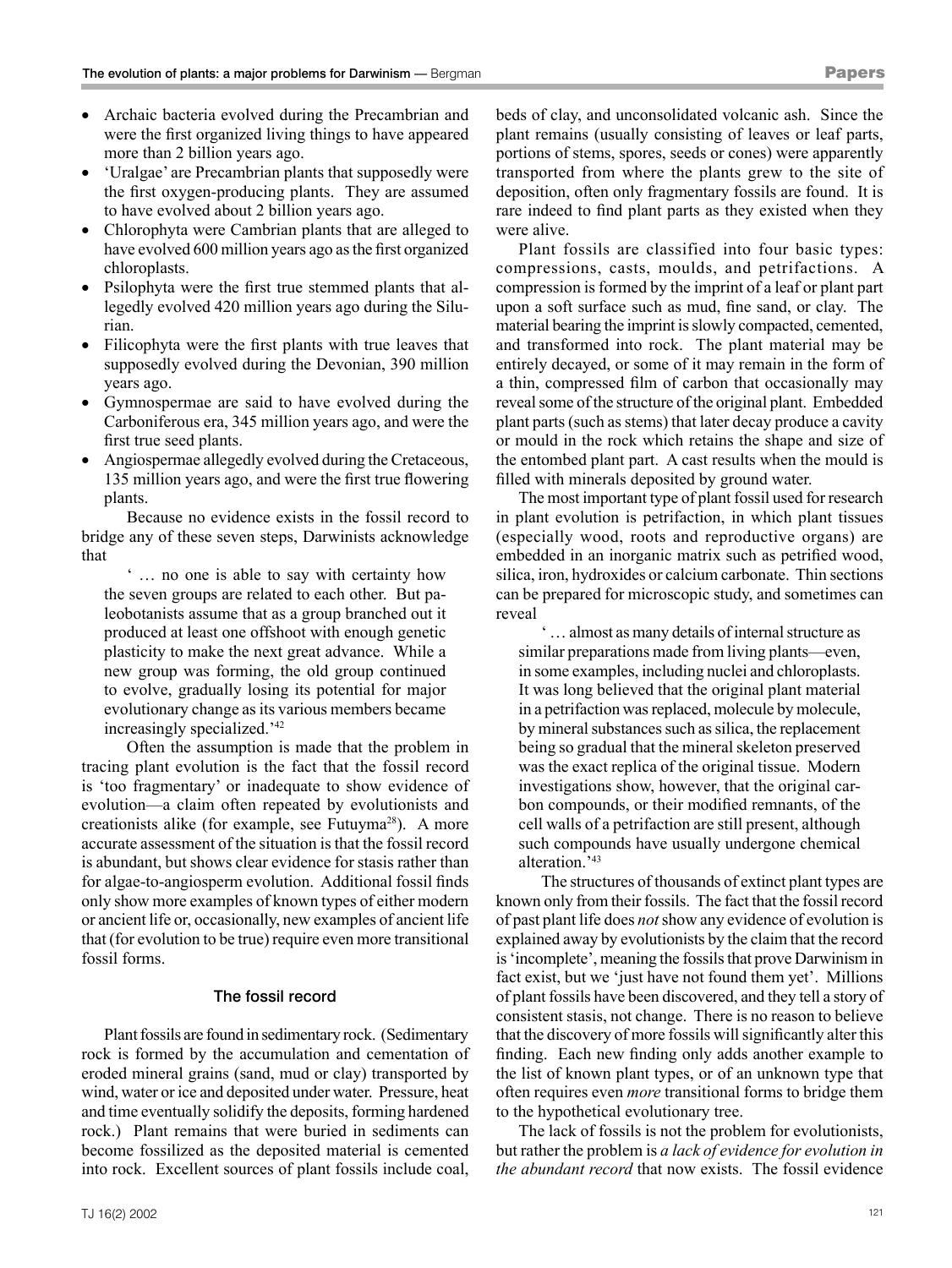for ancient land plants was described almost a half-century ago as 'abundant', beginning with the early Paleozoic:

'The plant life of the Cambrian, Ordovician, and Silurian was almost entirely aquatic and consisted of algae descended from the simpler forms of the Pre-Cambrian. These algae were numerous and included many kinds which resembled living calcareous green and red algae, together with brown algae … it is not until Devonian fossils are studied that we approach an understanding of the nature of the early plant pioneers of the land.'44

Since many more plant fossils have been discovered since 1954, the fossil record now could be described as 'rich' and 'very abundant'.45 Much speculation exists about possible plant evolutionary histories because, as is obvious in the following quote, no empirical evidence for plant evolution is found in the abundant fossil record:

'The immediate progenitors of land plants were *probably* green algae. It may be *assumed* that the red and brown algae, before there was vegetation upon the land, had become about as specialized as they are today. … *We have no means of knowing* whether this transition occurred once or many times or whether it came about from fresh or salt water. *If we can reason from present-day conditions*, tidal beaches, and pools formed as the land gradually arose from the sea, were among the significant areas involved in the migration of plants to the land. In such habitats the plants which developed structures permitting survival in a dry environment became the first plants of the land. Many radical changes were necessary before these new land plants could prosper. Among such alterations were the development of a cuticle and epidermis which resist desiccation, stomates, specialized absorptive organs, and spores which could be dispersed by air.<sup>'46</sup>

Howe, a creationist, summarized the fossil record as follows:

'Do fossils show links of plant "evolution"? Fossils of large and small groups are recorded in the earth as if they were not related to each other or to any other living forms. One need look no further than the evolutionary writings to prove the reality of numerous gaps in the world of fossil plants ... .<sup>'47</sup>

Heribert-Nilsson noted in his extensive study of plant fossils that fossil evidence is lacking to support the evolution of *any* plant group. He even concluded that the fossil record concisely indicates that plants did not evolve but 'flared up' in a non-evolutionary manner. The hope that more discoveries will help fill in the putative record of plant evolution has not been realized—a fact recognized as long as a half-century ago:

'It has long been hoped that extinct plants will ultimately reveal some of the stages through which existing groups have passed during the course of their [evolutionary] development, but it must be

freely admitted that this aspiration has been fulfilled [only] to a very slight extent, even though paleobotanical research has been in progress for more than one hundred years. As yet *we have not been able to trace the phylogenetic history of a single group of modern plants from its beginning to the present*' [emphasis mine].48

The past half-century of research has confirmed the following observation: evidence for plant evolution is not found in the fossil record because plant evolution never occurred, not because of the limited conditions that cause fossilization. Researchers have attempted to construct angiosperm phylogenies based on pollen, leaves and wood samples, a difficult task because none of these structures are definitive characters of angiosperms.<sup>49</sup>

## Evidence for the evolution of bryophytes

No fossil evidence exists for the evolution of any of the bryophytes, including the mosses, hornworts or liverworts. Consequently, theories of bryophytic phylogeny are based on comparing the morphology of living plants.50 Hutchins notes that bryophytes have been around since ancient times and have changed little since then.<sup>51</sup> In Hutchins' words, bryophytes became stuck 'in an evolutionary rut and remained there'.52 In a review of the literature, Beck notes that bryophytes appear very early in the fossil record and have not changed since they first appeared.<sup>53</sup>

Little agreement exists even on the general path of evolution leading up to the appearance of the bryophytes. Some believe that they formed a link between water-living plants, while others argue that because the 'fossil record is not illuminating regarding the relationship and evolutionary sequence' the evidence indicates they developed by 'deevolution' from a vascular plant such as Rhyniophyta.<sup>54</sup> Yet other researchers conclude that they evolved from algae and land ferns, with some arguing that it is more likely that bryophytes evolved directly from algae.<sup>55</sup> Still others believe their origin was either from a monobiontic haploid or dibiontic green-algae ancestor.<sup>56</sup> The reason for the enormous amount of disagreement is that all of these views are based on speculation rather than empirical fossil evidence.

All bryophytes lack a water-conducting system, and for this reason they are speculated to have 'bridged' water and land plants in evolution. The problem with this explanation is that bryophytes (including mosses and liverworts) are small and grow in moist places. Consequently, they do not need an extensive fluid-conducting system such as the xylem and phloem vascular systems in larger plants. No evidence of evolving vascular systems has been found; only systems designed to meet the individual plant needs have been elucidated.

Since modern bryophytes are classified as 'primitive plants' and are found very early in the fossil record, the question of *what* they evolved into is also a major concern. On this point, Nadakavukaren and McCracken conclude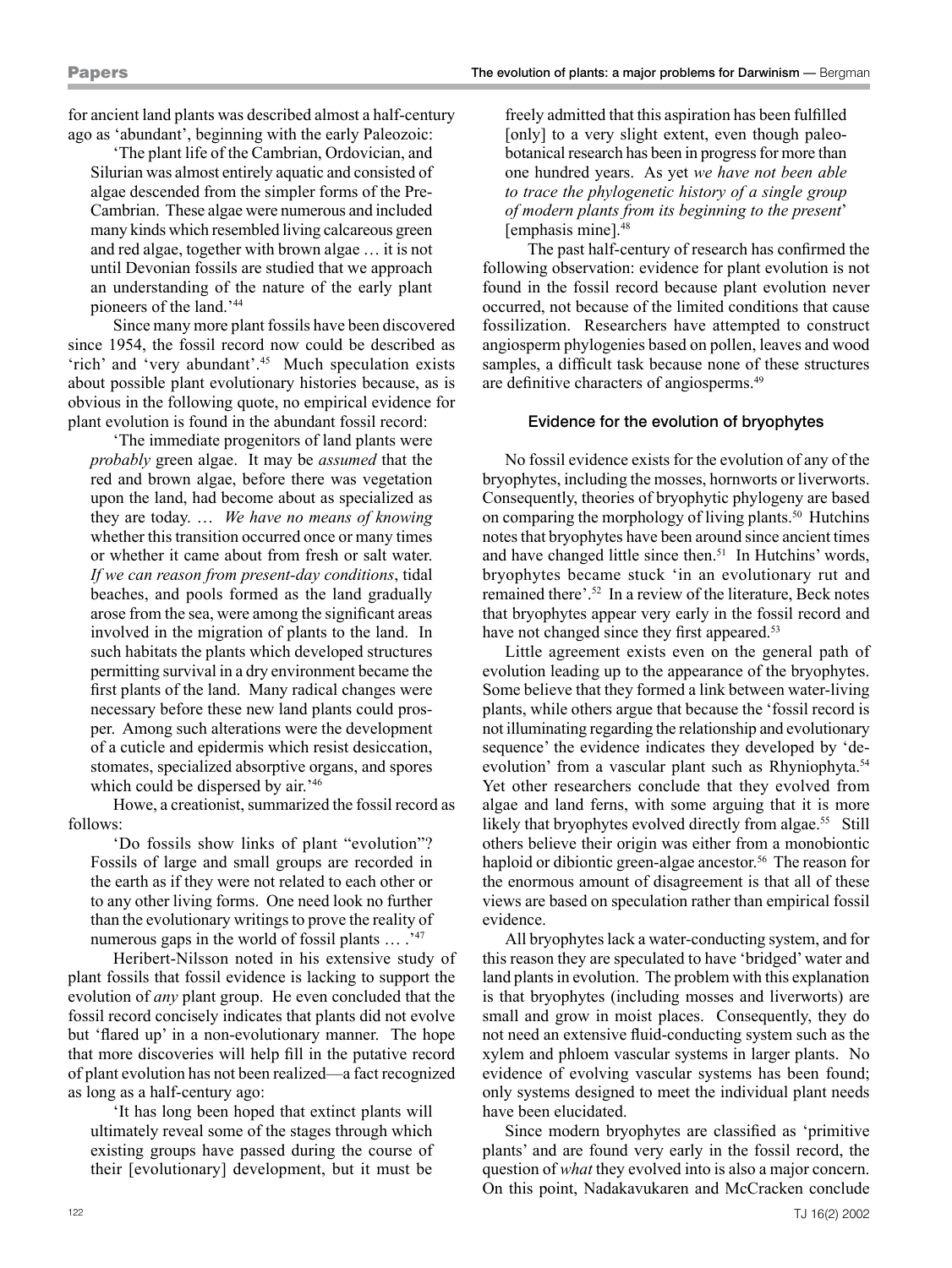

*The Pinyon Pine (pictured) has a 'mutualistic associtation' with the Pinyon Jay (a species of bird). The Pinyon Jay harvests the seeds of the pine and stores them temporarily in an expandable pouch. This pouch can hold up to 56 seeds. The birds eat what they immediately need to survive, and then 'plant' the rest in the soil for future needs. Some of these seeds are either forgotten or not needed by the Pinyon Jay and therefore survive to become the next generation of Pinyon trees.*

that bryophytes

... appear to represent an evolutionary dead end although the adaptations that developed in this group were sufficiently successful that the bryophytes have survived to this day. For some reason, however, mutations that would have led to the development of more efficient conducting tissue, roots, and cuticle did not appear in the genetic information of the bryophytes, thus limiting them in size and distribution. Modern and fossil species are very similar, indicating lack of change within the group. In fact, the habitat of the group has not really changed from that of the ancestral bryophyte … .'57

Delevoryas concludes that green algae may be the ancestor of bryophytes, but cites no evidence except biochemical similarities of the plant life samples that he has examined.<sup>58</sup>

Although mosses lack the highly organized xylem and phloem of the vascular plants, they possess stomate pores regulated by guard cells located in the epidermis. The fact that they posses this 'aerating' system which is very similar to guard cells in the 'higher plants' is one of many examples that supports ReMine's thesis that an intelligent designer was sending a 'Biotic Message' to highlight His handiwork.59

# The evolution of vascular plants

A critical step in evolution is the one from simple water plants to complex land plants. Delevoryas acknowledged that the problems involved in the evolution of water plants into land plants are enormous, and that we have few clues as to how this could have occurred. Gensel and Andrews conclude that 'land plants did not evolve for at least 1.5 billion years after the appearance of the first recognizable algae' and that 'it seems clear that this transition was an extremely difficult one'.<sup>60</sup> Furthermore, the problems needed to be overcome were of 'no small magnitude.' The lack of evidence for the evolution of land plants is reflected in the highly speculative statements commonly made by investigators.

'Based on similarities of many aspects of life history

and on biochemistry, however, certain green algae in the charophycean line seem to be the most likely ancestors of land plants. Some researchers suggest that charophyceans with a predominantly haploid life cycle constitute the probable antecedents, while others favor extinct, predominantly diploid terrestrial forms.'61

A perusal of botany textbooks indicates that botanists are more candid about the shortcomings of evolution than zoologists and scientists in other branches of biology. One text even admitted that among the numerous problems that exist in botany, a major lack of evidence for plant evolution is the most serious. The authors also noted that modern evolutionary theory holds that the

' … ultimate origin of variability upon which natural selection acts is genetic mutation. Even here, however, we may be faced with problems. Now that we understand the order of complexity of genes and enzymes, we cannot be absolutely certain that random mutations of genes occurring for about four billion years can account for all the complexity observable in organisms.'62

Fossil evidence for the evolution of vascular land plants (plants with distinctive water-conducting tissues, in contrast to nonvascular plants such as the bryophytes discussed above) is also lacking, as is any possible explanation for such evolution:

'We still lack any precise information concerning the presumed aquatic ancestors from which land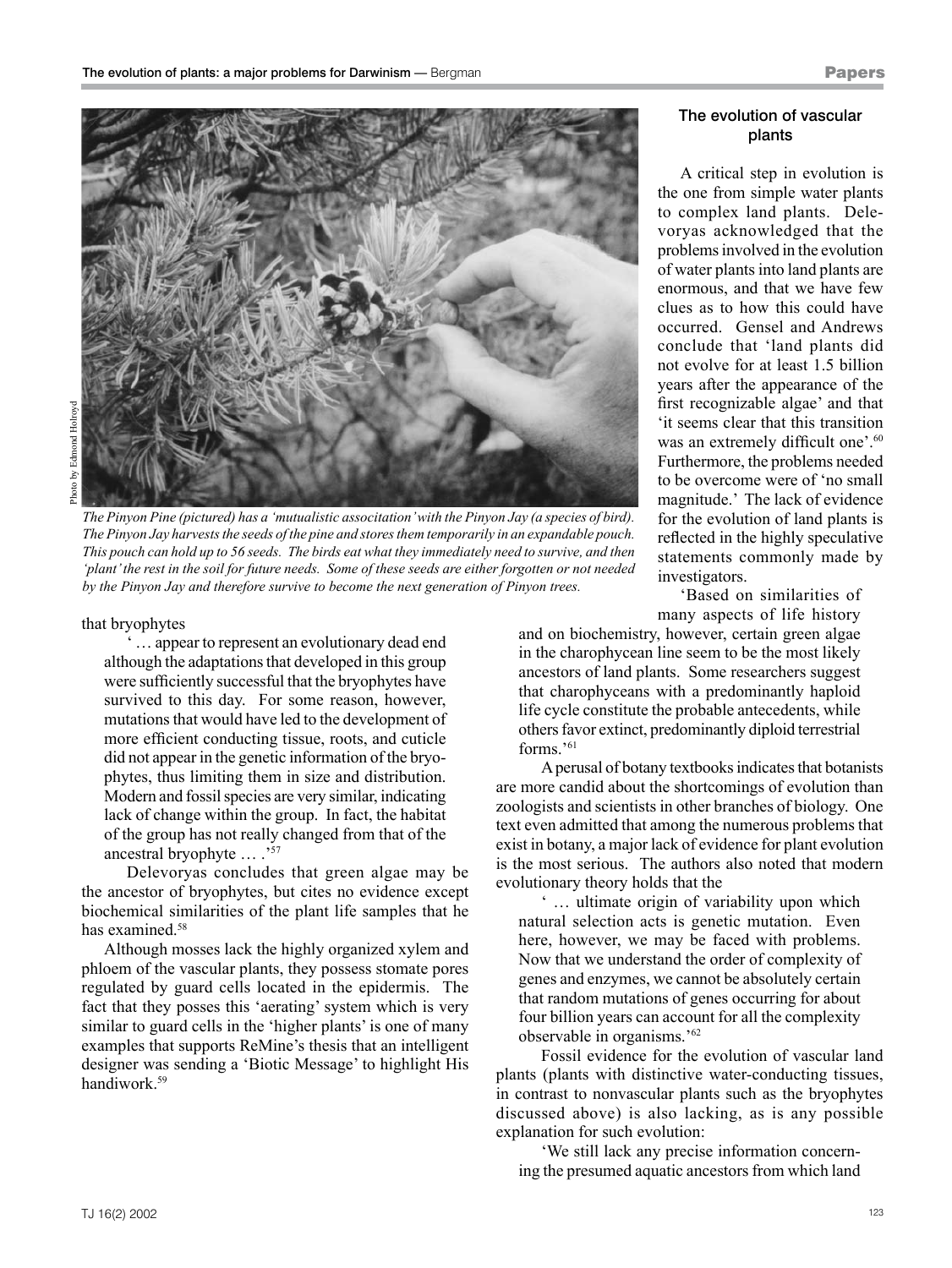plants evolved, and the search for evidence of these precursors and of probable transitional stages continues. … Further fossil evidence is needed to test these ideas and to determine whether the transition was sudden or gradual.'<sup>61</sup>

# Evidence for the evolution of flowering plants

The origin of flowering plants is one of 'evolutionary biology's most enduring puzzles'.63 Scott long ago aptly described the origin of flowering plant groups by asserting: 'We know nothing whatever of the origin of Angiospermous families … .'64 And the 'apparently sudden appearance of quite well-developed Flowering Plants is still, perhaps, the greatest difficulty in the record of evolution'.65 The origin of flowering plants still bedevils biologists today,<sup>66</sup> as does the evolution of all plants.<sup>67,68</sup> Roth concludes that the

... flowering plants appear suddenly, fully formed and in abundance in the fossil record. Darwin called the origin of flowering plants "an abominable mystery". More than a century later some of the leading paleontologists (Axelrod, Bold, Knoll, and Rothwell) still call the problem "abominable".<sup>'69</sup>

Axelrod added that the evolution of flowering plants presented Darwin with a major set of problems.

'Although great progress has been made … during the past century, the data in hand even now provide only partial answers to most of the problems considered by Darwin. In particular, these included the "abominable mystery" surrounding their early evolution, notably their center of origin, their ancestry, and their "sudden appearance" in the Middle Cretaceous as a fully evolved, wholly modern phylum … . The ancestral group that gave rise to angiosperms has not yet been identified in the fossil record, and no living angiosperm points to such an ancestral alliance. In addition, the record has shed almost no light on relations between taxa at ordinal and family level.'70

The most recent report, by NASA Science (17 April 2001, p. 1), $<sup>71</sup>$  concluded that 'how and when flowering</sup> plants appeared on Earth remains a mystery, a question that has gone unanswered by evolutionary scientists for more than a century'. Evidence does indicate that they go back farther in the fossil record than evolutionists previously suspected.71,72



*Plants were created on Day 3, a day before the Sun and the Moon, and two days before the flying creatures on Day 5. This is in direct contrast to the day-age theory that proposes that the days in Genesis represent millions of years. If this was the case, then how were the plants that rely on nectar-eating bats, hummingbirds etc. for pollination able to reproduce and survive for millions of years?*

# General problems in plant evolution

A major problem in plant evolution theory is that many biochemical and morphological differences contradict even the most plausible evolutionary tree. An example is the Hatch and Slack photosynthesis pathway (which eventually produces free 6-carbon sugars) that is found in

'several species of tropical grasses as well as in sugar cane. It occurs in corn (which was originally a tropical grass) and in such unrelated species of dicots as amaranth (*Amaranthus*) and desert saltbush (*Atriplex*). *The fact that this unique metabolic pathway occurs in a number of unrelated species poses an interesting problem for the evolutionist*' [emphasis mine].<sup>73</sup>

This common finding in plants often is explained away by parallel or convergent evolution:

'Parallel evolution is often mentioned in relation to desert plants; that is, quite unrelated species may evolve to fill the various available niches in the desert, arriving at similar growth forms. According to the structure of the flowers, the cacti of North America and the *Euphorbia* of Africa are quite unrelated, although their succulent appearances are strikingly similar.'74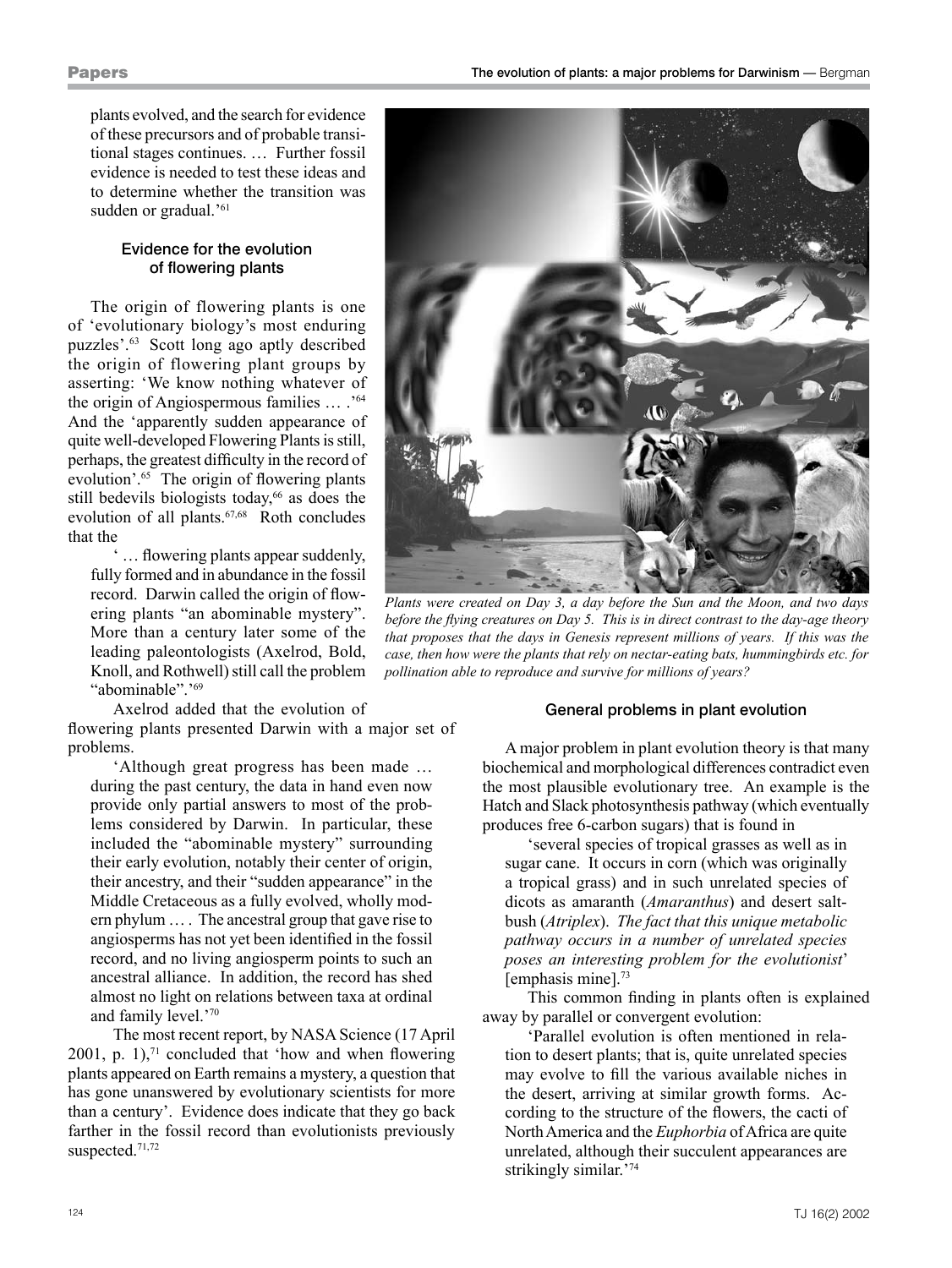Parallel or convergent evolution, though, required twice as much evidence in the fossil record for the animals or plants under consideration to demonstrate. Another example of putative convergent evolution is the sieve tubes of *Nereocystis,* which are morphologically, chemically and physiologically

' … similar to those of vascular land plants. Since there is no indication that the brown algae gave rise to the land plants, we have here a remarkable example of convergent evolution.<sup>'75</sup>

Another problem in constructing plant evolution is that it is, as noted above, often difficult to even *imagine* feasible transitional forms. For example, Howe notes that evolutionists claim that palms, duckweeds and orchids are all related to some hypothetical common ancestor of all monocotyledonous plants. The many problems with this conclusion include the enormous differences between these plant types. For example, duckweed plants are tiny, herbaceous, and float upon the pond surface. They lack stem or distinct leaves, and their flowers are without sepals or petals.

Conversely, palms are generally large columnar trees that can approach 30 m in height. Palm flowers generally have a regular and symmetrical arrangement of three petals and three sepals. The sepals and petals join the stem below the insertion of the ovary (hypogynous flower parts). The orchid flower has very different flowers than the regular flowers of palms or the extremely simple ones of duckweed. Orchids have strikingly irregular flower parts with one of the petals frequently forming a cup-like structure, and are epigynous (flower parts appear to arise from the top of the ovary). Howe concludes that 'it is not easy to imagine that these three diverse plant kinds have descended from a common ancestor … such a proposition stretches one's scientific imagination to the breaking point'!<sup>76</sup>

The evidence that contradicts Darwinism has forced reliance on the 'convergent evolution' theory in order to explain the lack of fossil record. As noted, though, this theory actually requires *more* transitional forms, and *more* fossils, and thus, rather than solving the problem, actually highlights the lack of a fossil record. An example is the gnetales, which are of research interest primarily because their xylem contains both vessels and tracheids—a prominent angiosperm characteristic.

'Some of their reproductive features also approach those of the angiosperms. For these reasons some morphologists have argued that the gnetales formed the ancestral stock from which the angiosperms evolved. The general consensus now is that this is unlikely and that the advanced features are simply a case of convergent evolution with the angiosperms. In any case, the three genera are so different from each other that some authors have suggested each should constitute its own division, as does ginkgo.'77

Among the many problems in interpreting the plant

fossil record is the fact that varied 'modern' and 'ancient' types of vascular plants have been found mixed together in early Paleozoic sediments. This finding does not fit the views prevalent among contemporary evolutionists, and to deal with the problem within an evolutionary framework it is usually assumed that the rock samples were somehow contaminated by younger sediments.78 Another problem in understanding the plant fossil record has to do with the fact that much caution is required in the interpretation of ecological facies of sedimentary rocks. Leclercq gives the following example:

'On the basis of a megaflora, ecological associations may erroneously be considered as evolutionary stages. For instance the *Rhyniaceae*, upon which most of our information about the structure of the lower Devonian plants is based, owe the simplicity of their structure *in part* to the peculiar environment to which they are adapted. Though primitive in features, they probably represent relic forms in a plant world composed of varied and *more highly organized forms whose complexity we only are beginning to foresee*' [emphasis in last sentence mine].<sup>79</sup>

Research on plant genes was hoped to collaborate the established plant evolutionary tree, but instead often contradicted it, requiring redrawing large sections of it.80-82 Research on *Arabidopsis* and Hox genes has also created major problems for the Darwinist interpretation of plant origins.

#### Summary

The conclusion by Corner of the University of Cambridge department of Botany, made almost 40 years ago, is still the most accurate summary of the evidence for plant evolution:

'Much evidence can be adduced in favor of the theory of evolution—from biology, biogeography and paleontology, but I still think that, to the unprejudiced, the fossil record of plants is in favor of special creation. … The evolutionist must be prepared with an answer, but I think that most [attempts to answer] would break down before an inquisition.'83

The reason for such a statement has to do with the fact that the fossil record consistently shows

' … persistence of type with imperceptible change and, from time to time, the sudden influx of new types, correlative with favorable stable geological conditions, are among the outstanding features of the history of evolution as shown by paleontology.'84

The most recent attempt to create an evolutionary genealogy of the plant kingdom, said to be the result of 'five years of exhaustive research' has again rewritten the plant family tree. This research has in a major way 'challenged conventional scientific notions about the development and interrelationships of plant species'.<sup>86</sup> As a result of this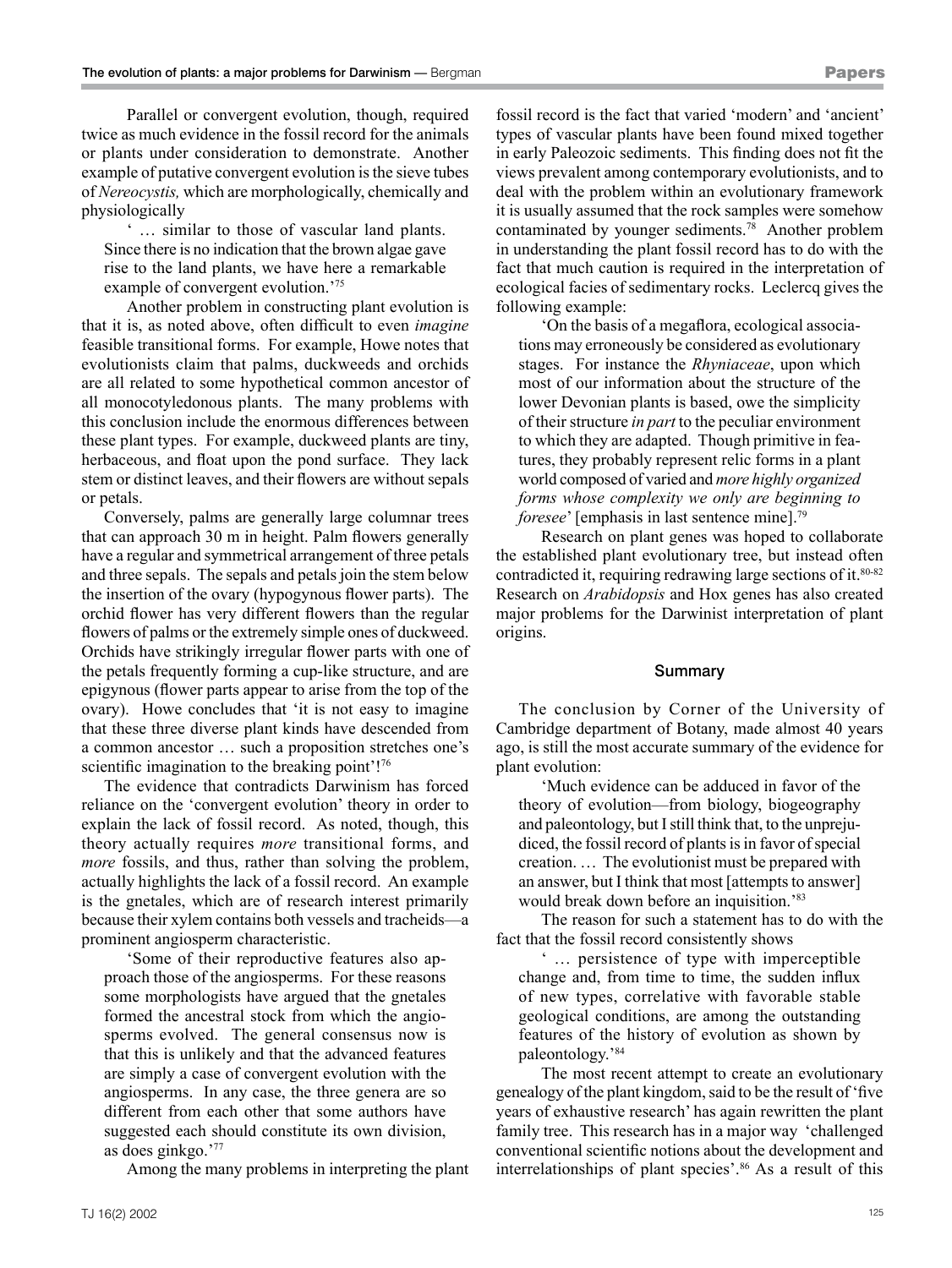research the 'complete reclassification' of all existing botanical species is now considered warranted. The group also concluded that the plant Kingdom is not a single group as long believed, but rather is divided 'into four related but distinct divisions: green plants, brown plants, red plants, and fungi.' The researchers also concluded that 'fungi are more closely related to animals than to plants'.

#### Acknowledgments

I wish to thank Botanist George Howe, and also Clifford Lillo, Bert Thompson and several anonymous reviewers for their critical review of an earlier draft of this manuscript.

#### **References**

- 1. Arnold, C.A., *An Introduction to Paleobotany*, McGraw-Hill, New York, 1947.
- 2. Howe, G., Duckweeds, palms and orchids, *CRSQ* **1**(2):12, 1964.
- 3. Howe, G., Paleobotanical evidences for a philosophy of creationism, *CRSQ* **1**(1):24–29, 1964.
- 4. Howe, G., God created plants; in: Lang, W. (Ed.), *The Challenge of Creation*, Bible-Science Association Inc., Caldwell, Idaho, pp. 41–49, 1965.
- 5. Howe, G., Homology, analogy and creative components in plants, *CRSQ* **2**(1), 1965.
- 6. Howe, G., The origin of the blue-green algae, *CRSQ*, December, 1967.
- 7. Howe, G., Seed germination, sea water, and plant survival in the great flood, *CRSQ*, pp. 105–112, 1968.
- 8. Howe, G., Creationistic botany today: a progress report, *CRSQ* **6**(2):85– 90, 1969.
- 9. Howe, G., Plants without conducting systems; in: Moore, J.N. and Slusher, H.S. (Eds), *Biology: A Search for Order in Complexity*, Zondervan Publishing House, Grand Rapids, 1974.
- 10. Howe, G., Conducting vessels in plants: problems for evolutionists and creationists, *CRSQ* **12**:47–51, 1975.
- 11. Howe, G., Post-Fire regrowth of *Adenostoma fasciculatum* H. & A. and *Ceanothus crassifolius* Tor. in relation to ecology and origins, *CRSQ* **12**:184–190, 1976.
- 12. Howe, G., Biogeography from a creationists perspective I: taxonomy, geography and plate tectonics in relation to created kinds of angiosperms, *CRSQ* **16**:38–43, 1979.
- 13. Howe, G. and Lammerts, W.E., Biogeography from a creationists perspective II. The origin and distribution of cultivated plants, *CRSQ* **17**:4–18, 1980.
- 14. Howe, G. and Williams, E.L., *Euphorbia antisyphilitica* (the candelilla plant) demonstrates providence, design and typology in Creation, *CRSQ* **27**(3):86–90, 1990.
- 15. Howe, G., The origin of flowering plants, *CRSQ* **37**(1):66-67, June 2000.
- 16. Raven, P., Evert, R.F. and Eichhorn, S., *Biology of Plants*, 4th Edition, Worth Pub. Co., New York, p. 548, 1986.
- 17. Milner, R., *The Encyclopedia of Evolution*, Facts on File, New York, 1990.
- 18. Ridley, M., *Evolution*, 2nd Edition, Blackwell, Cambridge, MA, 1996.
- 19 Milner, R., *The Encyclopedia of Evolution*, Facts on File, New York, 1990.
- 20 Ridley, M., *Evolution*, 2nd Edition, Blackwell, Cambridge, MA, 1996.
- 21. Asimov, I. *Words of Science*, Signet Reference Books, New York, 1959.
- 22. Stern, K., *Introductory Plant Biology*, 7th Edition, William C. Brown, Dubuque, 1997.
- 23. Went, F.S., *The Plants*, Time Life, New York, p. 16, 1963.
- 24. Stern, K., *Introductory Plant Biology*, 8<sup>th</sup> Edition, McGraw-Hill Co. Inc., New York, 2000. Note: other plant groupings also exist, and no one classification is accepted by all botanists.
- 25. Bold, H. and La Claire, J.W., *The Plant Kingdom*, Prentice-Hall, Englewood Cliffs, p. 823, 1987.
- 26. Pinna, G., *The Illustrated Encyclopedia of Fossils*, Facts on File, New York, 1990.
- 27. Went, Ref. 23, p. 25.
- 28. Futuyma, D., *Evolutionary Biology*, Sinauer Associates, Sunderland, 1986.
- 29. Donovan, S. and Paul, C., *The Adequacy of the Fossil Record*, John Wiley and Sons, New York, p. 61, 1998.
- 30. Donovan and Paul, Ref. 29, p. 139.
- 31. Jensen, W. and Salisbury, F., *Botany; An Ecological Approach*, Paul G Woodsworth, Belmont, p. 213, 1972.
- 32. Went, Ref. 23, p. 15.
- 33. Raven *et al.*, Ref. 16, pp. 335–336.
- 34. Milius, S., Botanists uproot their old tree of life, *Science News* **156(**85):5, 1999.
- 35. Jenson and Salisbury, Ref. 31, p. 213.
- 36. Raven *et al*., Ref.16 , pp. 584–585.
- 37. Cronquist, A., *The Evolution and Classification of Flowering Plants*, Houghton Mifflin Co., Boston, p. 35, 1968.
- 38 ReMine (Ref. 59) writes that creationists should try to avoid using the word 'microevolution'. Evolutionists have (mis)used this term to describe the observable variations seen within basic types of organisms (for example, the famed industrial melanism of the peppered moth, variation in finch beaks in the Galápagos, antibiotic resistance, etc.). They thus create an illusion that given enough time, 'microevolution' adds up to 'macroevolution'. The sort of observable variation evolutionists like to dub as 'microevolution' is due to re-arrangement of existing alleles, or degenerative changes, whereas evolution ('macroevolution') requires the formation of new, complex, information-laden genes (to produce feathers on reptiles, for example).
- 39. Briggs, D. and Walters, S.M., *Plant Variation and Evolution*, Cambridge University Press, New York, p. 6, 1997.
- 40. Jensen and Salisbury, Ref. 31, p. 238.
- 41. Duddington, C.L., *Evolution and Design in the Plant Kingdom*, Thomas Y. Crowell Co., New York, p. 234, 1974.
- 42. Went, Ref. 23, p. 18.
- 43. Wilson, C., *Botany*, The Dryden Press, New York, p. 394, 1954.
- 44. Wilson, Ref. 43, p. 396.
- 45. Gensel, P.G. and Andrews, H.N., The evolution of early land plants, *American Scientist* **75**:478–489, 1987; pp. 480–488.
- 46. Wilson, Ref. 43, p. 396.
- 47. Nilsson-Heribert, N., *Synthetische Artbildung (Synthetic Speciation)*, C.W.K. Gleerups, Lund, Sweden, 1973; as quoted in Howe, Ref. 8, p. 89.
- 48. Arnold, Ref. 1, p. 7.
- 49. Sun, G., Dileher, D., Zheng, S. and Zhou, Z., In search of the first flower: a Jurassic angiosperm, *Archaefructus*, from northeast China, *Science*